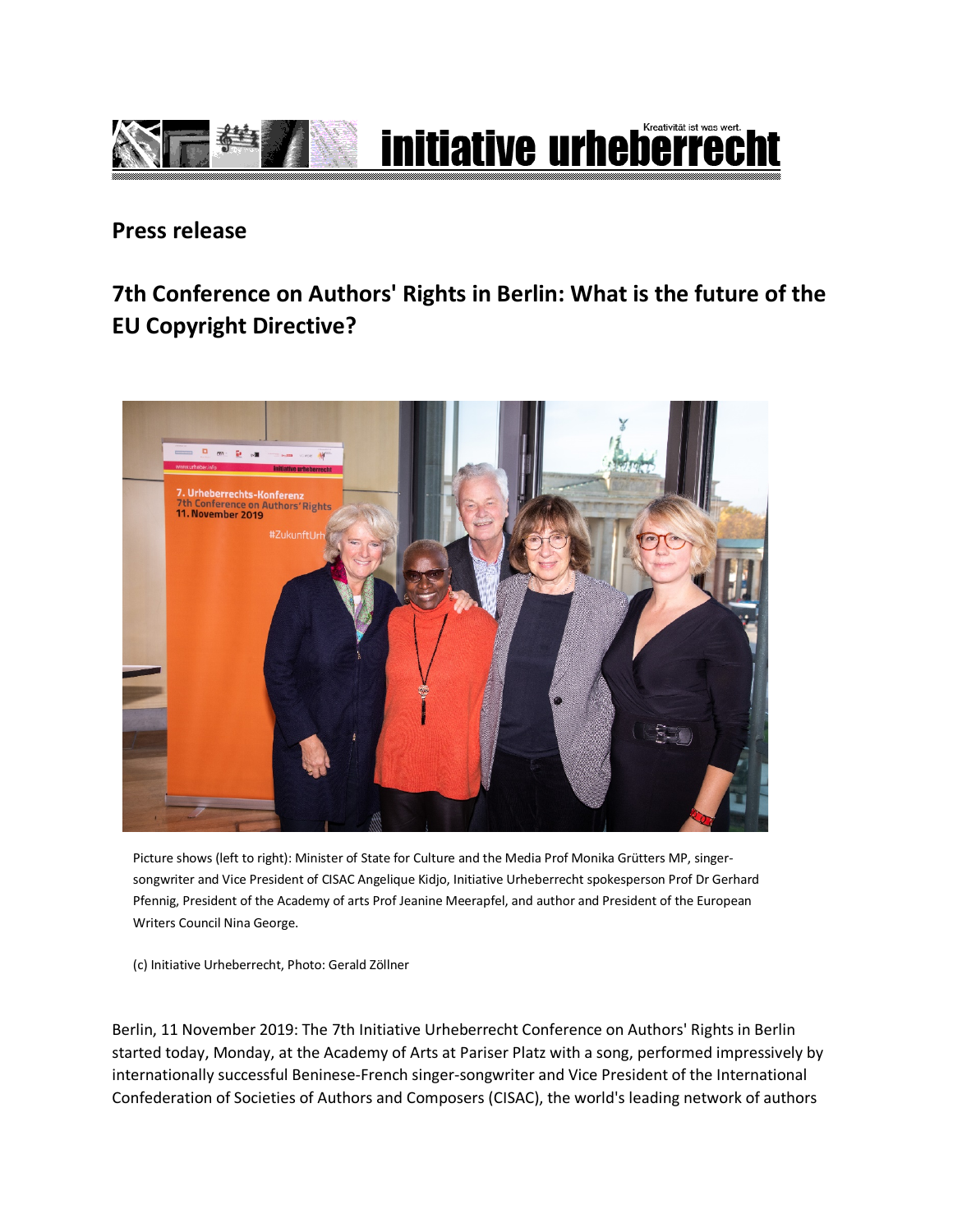societies, **Angélique Kidjo**. In the keynote speech she delivered following her performance, she called on politicians to "preserve the rights of creators, because a society without culture, music and art is not a society". She also made the following appeal to the more than 300 conference participants: "Put legislation in place to protect you, your children and the next generation of artists. Authors rights and copyright are a human right and if you don't believe that, we are all in trouble."

**Nina George**, author and President of the European Writers Council, then gave a keynote speech addressing the core issue of the conference. She described the European and worldwide impact of the much-discussed EU Copyright Directive (DSM Directive) adopted in April: "The questions of how to deal with intellectual property, with authors and with cultural services have long since gone beyond their national frameworks as a result of the digital evolution. This is why national, European and international federations of authors from all sectors have joined forces to establish a consensus and speak with one voice. If the consensus is now implemented nationally and across the board, Europe will also be a point of reference for authors in Malawi, Canada or the USA, for example. Douglas Preston, President of the American Authors' Guild, wrote the following to me after the ratification of the DSM Directive: 'Europe is ahead of us in important protections for authors.' Don't water that down in the national details."

In her keynote speech, **Prof Monika Grütters** MP, Minister of State for Culture and the Media, also praised the DSM Directive as a "milestone in the history of European democracy". The legislative update of copyright law at the European level has been successful overall. "This shows that we are not leaving it to the IT companies to establish the frameworks and rules of democratic discourse but are protecting rights and enforcing obligations that are indispensable for the continuation of a free and democratic basic order."

Additional contributions to the discussion were made by authors, artists and representatives of the cultural industry, including award-winning jazz musician and composer Pat Appleton, actor and board member of the German Federal Association of Actors (BFFS) **Hans-Werner Meyer**, game author and Federal Chairperson of the Association of German Writers, **Lena Falkenhagen**, screenwriter, director and current President of the Federation of Screenwriters of Europe (FSE), **Dr Carolin Otto**, Sylvia Willkomm representing the German Museums Association, publisher **Dr Susanne Schüssler** and musician and composer Dr Ralf Weigand, who currently holds the office of Chairman of the Supervisory Board of Initiative Musik among other positions.

Leading scientists and legal experts, including **Prof Dr Bernd Holznagel**, University of Münster, **Prof Dr Karl-Nikolaus Peifer**, University of Cologne, and lawyer **Ralf Bolwin** as well as **Dr Robert Staats** from the VG Wort (collecting society) and **Dr Urban Pappi** from the VG Bild-Kunst (collecting society), explained their perspectives on the implementation of the EU Copyright Directive within German law.

In his contribution, **Dr Carsten Brosda**, Senator for Culture and Media in Hamburg, expressed regret that it has not been possible to find a balance between the different interests in the discussion so far. He called for intensive talks between the groups involved with regard to the implementation of the DSM Directive in order to achieve a consensus and overcome contentious positions held by users, authors and rights holders.

The conference, now in its seventh year, was hosted by Initiative Urheberrecht, which comprises more than 35 German organizations and unions, representing the interests of about 140,000 German authors and performing artists. In his summary at the end of the conference, spokesperson **Prof Dr Gerhard**